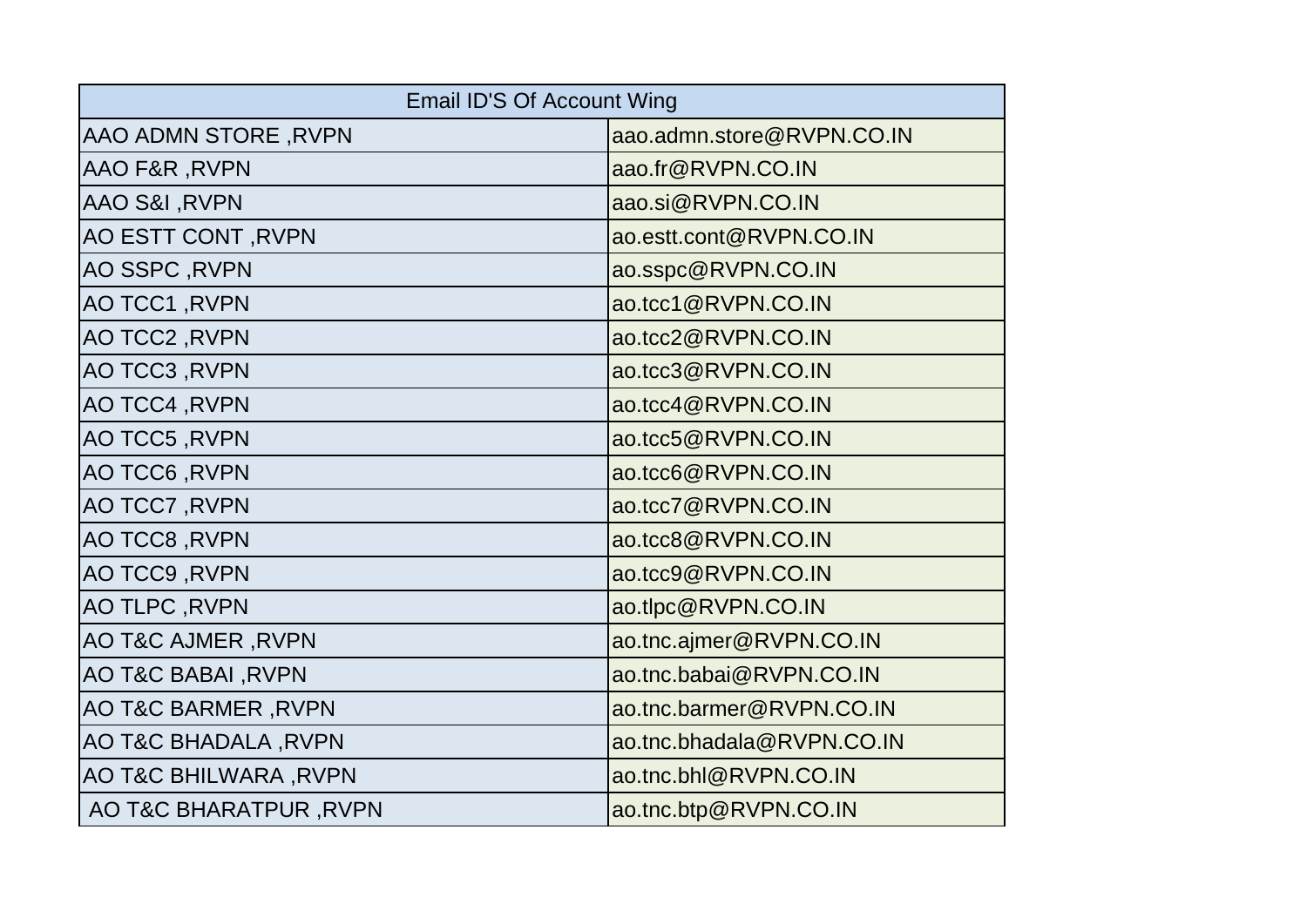| <b>AO T&amp;C CHITTOR, RVPN</b>    | ao.tnc.chittor@RVPN.CO.IN   |
|------------------------------------|-----------------------------|
| AO T&C HINDAUN, RVPN               | ao.tnc.hindaun@RVPN.CO.IN   |
| AO T&C HANUMANGARH, RVPN           | ao.tnc.hmgh@RVPN.CO.IN      |
| <b>AO T&amp;C JAIPURCITY, RVPN</b> | ao.tnc.jprcity@RVPN.CO.IN   |
| AO T&C JAISALMER, RVPN             | ao.tnc.jsl@RVPN.CO.IN       |
| AO T&C KANKANI, RVPN               | ao.tnc.kankani@RVPN.CO.IN   |
| AO T&C MERTA, RVPN                 | ao.tnc.merta@RVPN.CO.IN     |
| <b>AO T&amp;C RAMGARH, RVPN</b>    | ao.tnc.ramgarh@RVPN.CO.IN   |
| AO T&C RATANGARH, RVPN             | ao.tnc.ratangarh@RVPN.CO.IN |
| <b>AO T&amp;C SIKAR, RVPN</b>      | ao.tnc.sikar@RVPN.CO.IN     |
| AO T&C SIROHI, RVPN                | ao.tnc.sirohi@RVPN.CO.IN    |
| AO T&C SAWAIMADHOPUR, RVPN         | ao.tnc.swm@RVPN.CO.IN       |
| CAO AC INSP, RVPN                  | cao.ac.insp@RVPN.CO.IN      |
| <b>CAO JODHPUR, RVPN</b>           | cao.jodh@RVPN.CO.IN         |
| <b>CAO JAIPUR, RVPN</b>            | cao.jpr@RVPN.CO.IN          |
| CAO MM, RVPN                       | cao.mm@RVPN.CO.IN           |
| CAO PF CONTROL, RVPN               | cao.pf.control@RVPN.CO.IN   |
| CAO RE, RVPN                       | cao.re@RVPN.CO.IN           |
| <b>CCR, RVPN</b>                   | ccr@RVPN.CO.IN              |
| CHIEF CONTROLLER OF ACCOUNTS, RVPN | chief.coa@RVPN.CO.IN        |
| CONTROLER OF INTARNAL AUDIT, RVPN  | cont.int.audit@RVPN.CO.IN   |
| DIRECTOR (FINANCE), RVPN           | dir.fin@RVPN.CO.IN          |